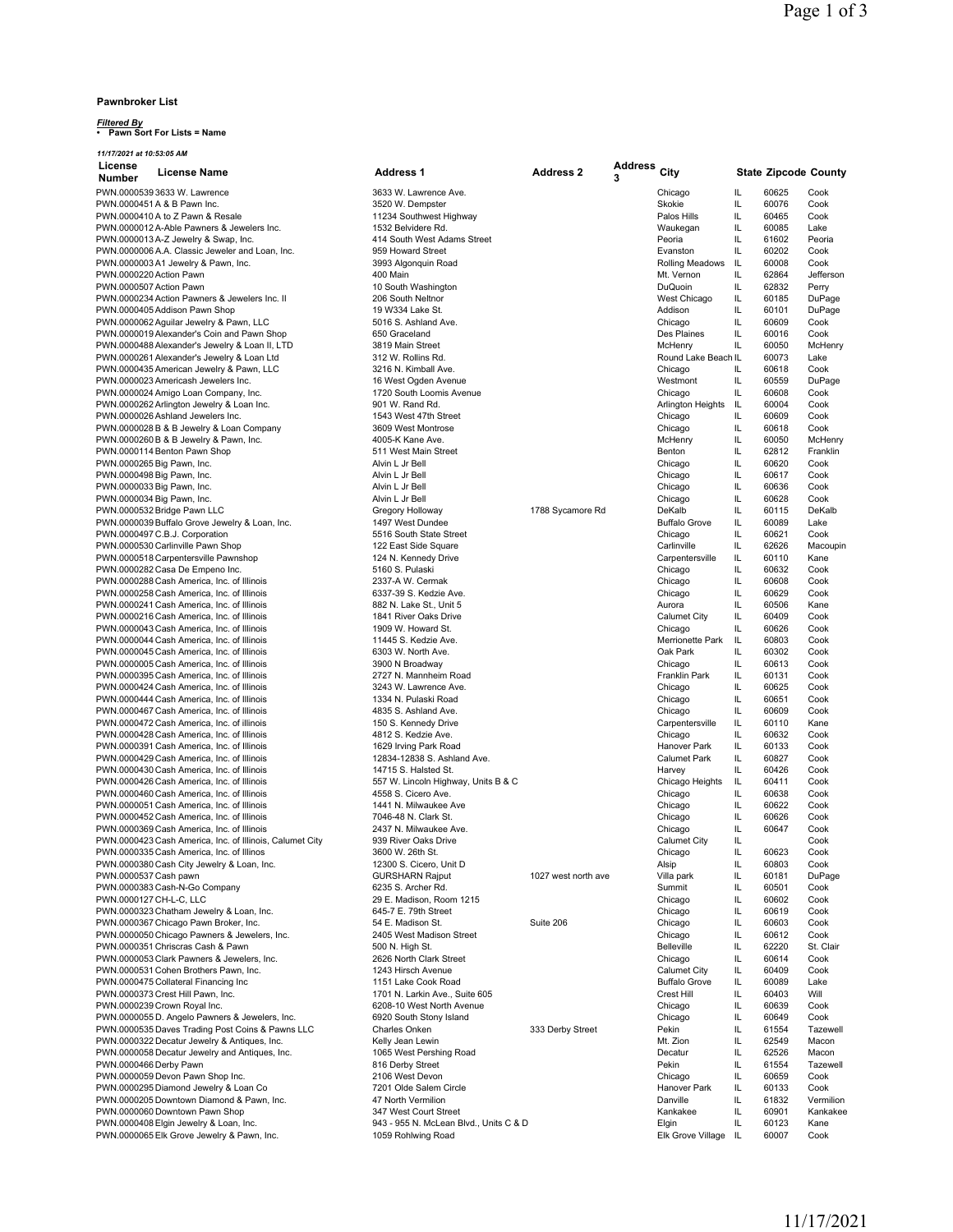## **Pawnbroker List**

*Filtered By* **• Pawn Sort For Lists = Name**

*11/17/2021 at 10:53:05 AM*

| License                    | <b>License Name</b>                                                      | <b>Address 1</b>                              | <b>Address 2</b> | <b>Address</b><br>3 | City                              |           | <b>State Zipcode County</b> |                        |
|----------------------------|--------------------------------------------------------------------------|-----------------------------------------------|------------------|---------------------|-----------------------------------|-----------|-----------------------------|------------------------|
| <b>Number</b>              | PWN.0000398 Evaluation & Recovery Advisors, Inc.                         | 107 - 109 E. St. Charles Rd.                  |                  |                     | Villa Park                        | IL        | 60181                       | DuPage                 |
|                            | PWN.0000427 Evaluation & Recovery Advisors, Inc.                         | John Gieseler                                 |                  |                     | Hinsdale                          | IL        | 60521                       | DuPage                 |
|                            | PWN.0000049 Evaluation & Recovery Advisors, Inc.                         | Owais Bokhari                                 |                  |                     | Joliet                            | IL        | 60432                       | Will                   |
|                            | PWN.0000387 Evaluation & Recovery Advisors, Inc.                         | 634 W. Veterans Parkway                       |                  |                     | Yorkville                         | IL        | 60560                       | Kendall                |
|                            | PWN.0000542 Evaluation & Recovery Advisors, Inc.                         | 634 W. Veterans Parkway                       |                  |                     | Yorkville                         | IL        | 60560                       | Kendall                |
|                            | PWN.0000192 Evaluation & Recovery Advisors, Inc.                         | 295 S. Schmidt Road                           |                  |                     | Bolingbrook                       | IL        | 60440                       | Will                   |
| PWN.0000145 EXCH., INC     |                                                                          | 1236 West Devon                               |                  |                     | Chicago                           | IL        | 60660                       | Cook                   |
|                            | PWN.0000176 EZPAWN Illinois, Inc.                                        | Joel Morales                                  |                  |                     | Chicago                           | IL        | 60609                       | Cook                   |
|                            | PWN.0000212 EZPAWN Illinois, Inc.                                        | Heaven Angel Vasquez                          |                  |                     | Moline                            | IL        | 61265                       | Rock Island            |
|                            | PWN.0000251 EZPAWN Illinois, Inc.                                        | 3018 Belvidere                                |                  |                     | Waukegan                          | IL        | 60085                       | Lake                   |
|                            | PWN.0000411 EZPAWN Illinois, Inc.                                        | 300 Indian Trail                              |                  |                     | Aurora                            | IL        | 60506                       | Kane                   |
|                            | PWN.0000418 EZPAWN Illinois, Inc.                                        | Christina Bakker                              |                  |                     | Chicago Heights                   | IL        | 60411                       | Cook                   |
|                            | PWN.0000416 EZPAWN Illinois, Inc.                                        | 3951 W. 26th Street                           |                  |                     | Chicago                           | IL        | 60623                       | Cook                   |
|                            | PWN.0000417 EZPAWN Illinois, Inc.                                        | Mistie Ann Romano                             |                  |                     | Chicago                           | IL        | 60647                       | Cook                   |
|                            | PWN.0000449 EZPAWN Illinois, Inc.                                        | Herman Hardin                                 |                  |                     | <b>Calumet City</b>               | IL        | 60409                       | Cook                   |
|                            | PWN.0000470 EZPAWN Illinois, Inc.                                        | 901 E. Irving Park Road                       |                  |                     | Streamwood                        | IL        | 60107                       | Cook                   |
|                            | PWN.0000478 EZPAWN Illinois, Inc.                                        | 5454 West Belmont                             |                  |                     | Chicago                           | IL        | 60641                       | Cook                   |
|                            | PWN.0000489 EZPAWN Illinois, Inc.                                        | 5011 E. State St.                             |                  |                     | Rockford                          | IL        | 61108                       | Winnebago              |
|                            | PWN.0000082 EZPAWN Illinois, Inc.                                        | James Michael Romano                          |                  |                     | Hometown                          | IL        | 60456                       | Cook                   |
|                            | PWN.0000096 EZPAWN Illinois, Inc.                                        | 3446 W. 26th Street                           |                  |                     | Chicago                           | IL<br>IL. | 60623<br>60165              | Cook<br>Cook           |
|                            | PWN.0000396 EZPAWN Illinois, Inc.<br>PWN.0000431 EZPAWN Illinois, Inc.   | 3116 W. North Avenue<br>Sean Patrick McMurray |                  |                     | Stone Park<br>Round Lake Beach IL |           | 60073                       | Lake                   |
|                            | PWN.0000448 EZPAWN Illinois, Inc.                                        | Alexander Beblis                              |                  |                     | Elgin                             | IL        | 60123                       | Kane                   |
|                            | PWN.0000004 EZPAWN Illinois, Inc.                                        | Sharon Johnson-Hutcherson                     |                  |                     | Harvey                            | IL        | 60426                       | Cook                   |
|                            | PWN.0000365 EZPAWN Illinois, Inc.                                        | Christian Trimble                             |                  |                     | Summit                            | IL        | 60501                       | Cook                   |
|                            | PWN.0000339 EZPAWN Illinois, Inc.                                        | Edgar Vazquez                                 |                  |                     | North Riverside                   | IL        | 60546                       | Cook                   |
|                            | PWN.0000350 EZPAWN Illinois, Inc.                                        | Perez, Hector Villa Perez                     |                  |                     | Arlington Heights                 | IL        | 60005                       | Cook                   |
|                            | PWN.0000521 Fast Cash and Pawn Huntley, Inc.                             | 2329 N. Randall Rd.                           |                  |                     | Carpentersville                   | IL.       | 60110                       | Kane                   |
|                            | PWN.0000301 Fast Cash and Pawn Inc.                                      | 1669 Montgomery Rd., Suite 5                  |                  |                     | Aurora                            | IL        | 60504                       | DuPage                 |
|                            | PWN.0000354 Fast Cash and Pawn Naperville Incorporated                   | 2S610 Route 59, Unit 1A                       |                  |                     | Warrenville                       | IL        | 60555                       | DuPage                 |
|                            | PWN.0000371 Fast Cash and Pawn USA Incorporated                          | 929 E. Ogden Ave. #107                        |                  |                     | Naperville                        | IL        | 60563                       | DuPage                 |
|                            | PWN.0000392 Fast Cash Lyons                                              | 8129 Ogden Ave.                               |                  |                     | Lyons                             | IL        | 60534                       | Cook                   |
|                            | PWN.0000068 Fay Furniture Inc.                                           | 439 Collinsville Avenue                       |                  |                     | East St. Louis                    | IL        | 62201                       | St. Clair              |
| PWN.0000041 FirstCash, INC |                                                                          | 1230 W. Devon Ave.                            |                  |                     | Chicago                           | IL        | 60660                       | Cook                   |
|                            | PWN.0000070 Freeman Jewelers, Inc.                                       | Alvin L Jr Bell                               |                  |                     | Chicago                           | IL.       | 60620                       | Cook                   |
|                            | PWN.0000306 Fullerton Pawners Inc.                                       | 5920 W. Fullerton Ave.                        |                  |                     | Chicago                           | IL        | 60639                       | Cook                   |
|                            | PWN.0000461 Gold Elite Jewelers, Inc.                                    | 1824 W. Roosevelt Rd.                         |                  |                     | <b>Broadview</b>                  | IL        | 60155                       | Cook                   |
|                            | PWN.0000076 Gold Rush II Inc.                                            | 41 East Main Street                           |                  |                     | Champaign                         | IL        | 61820                       | Champaign              |
|                            | PWN.0000077 Gold Rush Pawnbrokers, Inc.                                  | 20 N. Hazel St.                               |                  |                     | Danville                          | IL.       | 61832                       | Vermilion              |
|                            | PWN.0000536 Golden Jewelry & Loan Inc                                    |                                               | 162 N. Gary Ave. |                     | Carol Stream                      | IL        | 60188                       | DuPage                 |
|                            | PWN.0000099 Howard Jewelry & Loan, Inc.                                  | 1551 W. Howard Street                         |                  |                     | Chicago                           | IL        | 60626                       | Cook                   |
|                            | PWN.0000208 Hudson's Jewelry, Inc.                                       | 1909 Edison                                   |                  |                     | <b>Granite City</b>               | IL        | 62040                       | Madison                |
| PWN.0000493 lanEli Inc.    |                                                                          | 1531 W. Jefferson                             |                  |                     | Springfield                       | IL        | 62702                       | Sangamon               |
|                            | PWN.0000152 Irving Park Jewelry and Coins Inc.                           | 6147 West North Avenue                        |                  |                     | Oak Park                          | IL        | 60302                       | Cook                   |
|                            | PWN.0000294 Island Lake Jewelry & Loan                                   | 125 E. State Rd., Unit 2                      | P.O. Box 366     |                     | <b>Island Lake</b>                | IL        | 60042                       | Lake                   |
|                            | PWN.0000413 J & S Gold & Diamond Exchange, Ltd.                          | 3474 Vollmer Rd.                              |                  |                     | Olympia Fields                    | IL        | 60461                       | Cook                   |
|                            | PWN.0000341 J.J.B. - Peoria Inc                                          | 1215 NE Jefferson Ave.                        |                  |                     | Peoria                            | IL        | 61603                       | Peoria                 |
|                            | PWN.0000538 Jewelry and Coin Mart                                        | Irene Burnett                                 | 757 W. Golf Road |                     | schaumburg                        | IL        | 60194                       | Cook                   |
|                            | PWN.0000088 Jewelry Exchange & Loan                                      | 95 Water Street, Suite A                      |                  |                     | Cahokia                           | IL        | 62206                       | St. Clair              |
| PWN.0000399 Jey Inc.       |                                                                          | 1515 E. Main Street                           |                  |                     | Galesburg<br>Rock Island          | IL<br>IL  | 61401                       | Knox                   |
| PWN.0000400 Jey Inc.       |                                                                          | James Edward Young<br>111 East Main St.       |                  |                     | Collinsville                      | IL        | 61201<br>62234              | Rock Island<br>Madison |
|                            | PWN.0000331 Jim's Pawn, LLC<br>PWN.0000409 JMA Pawn Jewelry & Loan       | 119 S. Washington St.                         |                  |                     | Taylorville                       | IL        | 62568                       | Christian              |
| PWN.0000181 Just Pawn Inc. |                                                                          | 4445 N. Broadway                              |                  |                     | Chicago                           | IL        | 60640                       | Cook                   |
|                            | PWN.0000504 Justice Pawn, LLC                                            | 8344 S. Roberts Road                          |                  |                     | Justice                           | IL.       | 60458                       | Cook                   |
|                            | PWN.0000540 K&S Baitcher Inc                                             | Jonathan Baitcher                             | 1409 LAKE AV     |                     | <b>WILMETTE</b>                   | IL        | 60091                       | Cook                   |
|                            | PWN.0000090 Kay's Pawn Shop                                              | 2500 Namoeki Road                             |                  |                     | <b>Granite City</b>               | IL        | 62040                       | Madison                |
|                            | PWN.0000048 Kedzie Pawn, Inc.                                            | 2811 West Cermak                              |                  |                     | Chicago                           | IL        | 60623                       | Cook                   |
| PWN.0000432 Kenrob, Inc.   |                                                                          | 701 S. West Street                            |                  |                     | Olney                             | IL        | 62450                       | Richland               |
|                            | PWN.0000168 King City Cash & Loan Pawn                                   | 823 South 10th Street                         |                  |                     | Mt. Vernon                        | IL        | 62864                       | Jefferson              |
|                            | PWN.0000092 Kula's Jewelry & Loan, Inc.                                  | 174 North Chicago Street                      |                  |                     | Joliet                            | IL        | 60432                       | Will                   |
|                            | PWN.0000503 La Caridad Jewelry, Incorporated                             | 5401 W. Diversey Avenue                       |                  |                     | Chicago                           | IL        | 60639                       | Cook                   |
|                            | PWN.0000406 Lake St. Pawn Shop                                           | 24W445 Lake St.                               |                  |                     | Roselle                           | IL        | 60172                       | DuPage                 |
|                            | PWN.0000263 Lee's Loans Jewelry and More Inc.                            | 919 Main                                      |                  |                     | Highland                          | IL        | 62249                       | Madison                |
|                            | PWN.0000094 Leonard's Pawn Shop, Ltd                                     | 48 E Springfield Ave                          |                  |                     | Champaign                         | IL        | 61820                       | Champaign              |
| PWN.0000401 Liberty Pawn   |                                                                          | 10700 Lincoln Trail                           |                  |                     | <b>Fairview Heights</b>           | IL        | 62208                       | St. Clair              |
|                            | PWN.0000153 Lincoln Place Pawn                                           | 823 Lincoln Highway, Suite 1                  |                  |                     | <b>Fairview Heights</b>           | IL        | 62208                       | St. Clair              |
| PWN.0000081 MAJA4, Inc.    |                                                                          | 9020 Collinsville Road                        |                  |                     | Collinsville                      | IL        | 62234                       | Madison                |
|                            | PWN.0000098 McLean County Exchange, Inc.                                 | 2016 Ireland Grove                            |                  |                     | Bloomington                       | IL        | 61704                       | McLean                 |
|                            | PWN.0000441 Melrose Park Gold & Silver Exchange, Inc.                    | 1300 Lake Street                              |                  |                     | Melrose Park                      | IL        | 60160                       | Cook                   |
|                            | PWN.0000100 Mid American Pawn                                            | 2825A North Center                            |                  |                     | Maryville                         | IL        | 62062                       | Madison                |
|                            | PWN.0000394 Midwest Cash Inc.                                            | <b>Barry Cupp</b>                             |                  |                     | Harrisburg                        | IL        | 62946                       | Saline                 |
|                            | PWN.0000533 Midwest Cash, Inc.                                           | 1200 W. Main St.                              |                  |                     | Carbondale                        | IL        | 62901                       | Jackson                |
|                            | PWN.0000330 Midwest Cash, Inc.                                           | <b>Barry Cupp</b>                             |                  |                     | Marion                            | IL        | 62959                       | Williamson             |
|                            | PWN.0000101 Midwest Exchange, LLC                                        | 1404 E. Empire St.                            |                  |                     | Bloomington                       | IL        | 61701                       | McLean                 |
|                            | PWN.0000440 Mike's Jewelry & Loan LLC                                    | 126 N. 5th Street                             |                  |                     | Quincy                            | IL        | 62301                       | Adams                  |
|                            | PWN.0000506 MKAWBP, LLC                                                  | 3401 W. Fullerton Ave.                        |                  |                     | Chicago                           | IL        | 60647                       | Cook                   |
|                            | PWN.0000272 Money Market Pawn, Inc.                                      | 1012 18th Avenue                              |                  |                     | Rockford                          | IL        | 61104                       | Winnebago              |
|                            | PWN.0000254 Monster Pawn Inc.                                            | 1610 R T Dunn Drive                           |                  |                     | Bloomington                       | IL        | 61701                       | McLean                 |
|                            | PWN.0000290 Monster Pawn Normal, Inc.<br>PWN.0000526 Monster Pawn Peoria | 1408 S. Main St.<br>625 W. Main Street        |                  |                     | Normal<br>Peoria                  | IL<br>IL  | 61761<br>61606              | McLean<br>Peoria       |
|                            | PWN.0000433 Monster Pawn Springfield                                     | 2324 S. MacArthur Blvd.                       |                  |                     | Springfield                       | IL        | 62704                       | Sangamon               |
|                            |                                                                          |                                               |                  |                     |                                   |           |                             |                        |